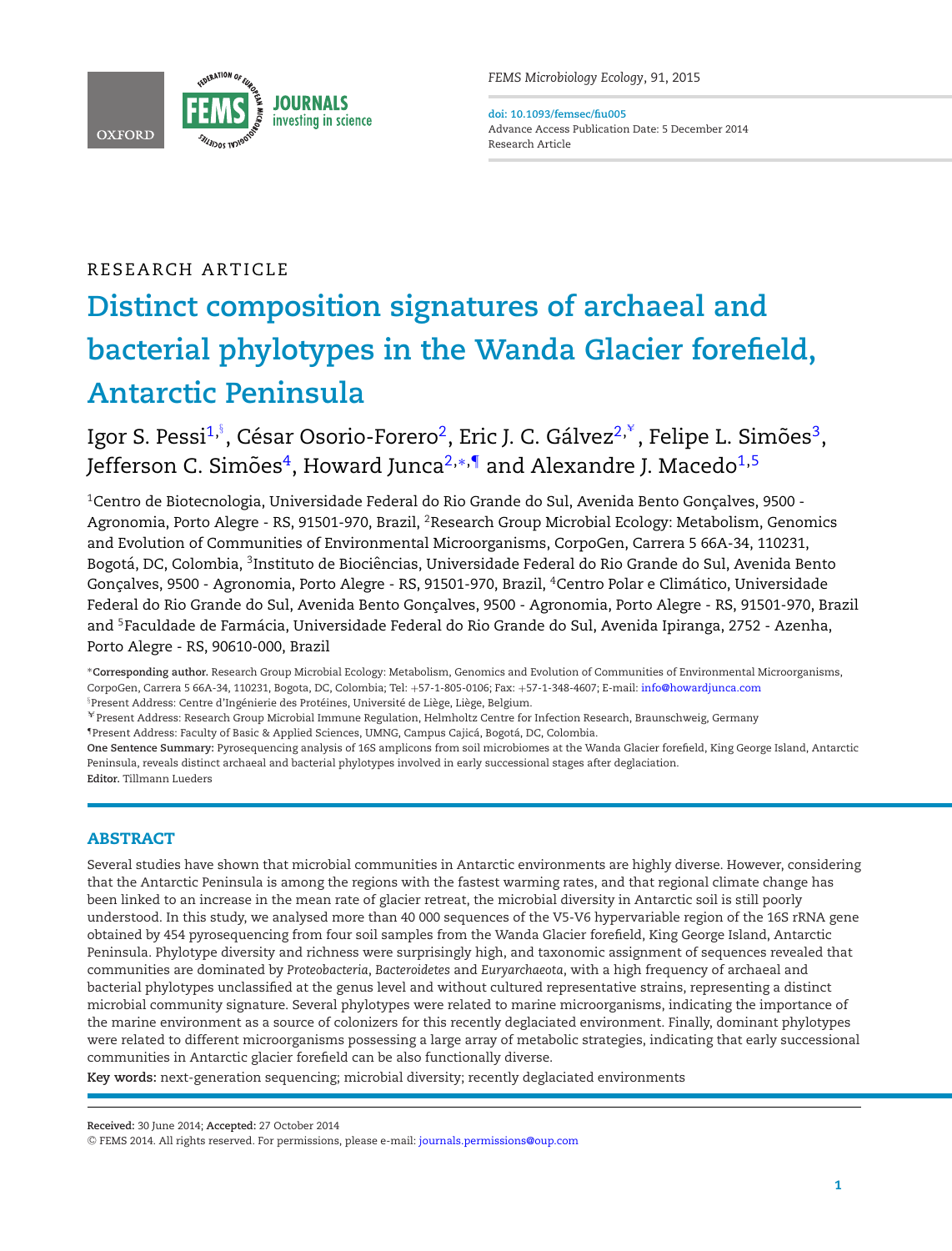## **INTRODUCTION**

Increasing attention has been given to the effects of climate change on Earth's biodiversity, since perceptible atmospheric changes have been observed in the past decades (Blois *et al.,* [2013\)](#page-7-0). The Antarctic Peninsula is among the regions that showed the fastest warming rate in the last five decades, accompanied by significant changes in the precipitation regimes (Vaughan *et al.,* [2001;](#page-9-0) Turner *et al.,* [2005\)](#page-9-1). Recent regional climate change has been linked to the increase in the mean rate of glacier retreat observed in this region since 1954 (Cook *et al.,* [2005;](#page-8-0) Davies *et al.,* [2012\)](#page-8-1). As a consequence of glacier retreat, terrain that has been previously covered by ice becomes exposed, providing new habitats for the colonization by pioneering organisms.

Early successional communities in glacier forefields (i.e. communities that establish themselves relatively quickly after glacier retreat) are usually limited by the low availability of organic matter, but have key roles in soil development and nutrient cycling, facilitating the establishment of more complex communities (Nemergut *et al., 2007*; Schütte et al., [2010;](#page-8-3) Zumsteg *et al.,* [2012;](#page-9-2) Bajerski and Wagner [2013\)](#page-7-1). In Antarctica, a region largely dominated by microbial ecosystems, microorganisms are the main drivers of biogeochemical cycling (Wynn-Williams [1996;](#page-9-3) Vincent [2002\)](#page-9-4). Therefore, the assessment and monitoring of Antarctic microbial diversity is vital for predicting the impact of climate change on this continent, since the effects of climate change have a higher and more rapid impact in polar environments (Mayewski *et al.,* [2013\)](#page-8-4). Significant efforts to assess the microbial diversity in Antarctic soils have been carried out to date, showing the presence of highly diverse microbial communities (Saul *et al.,* [2005;](#page-8-5) Aislabie *et al.,* [2006;](#page-7-2) Teixeira *et al.,* [2010;](#page-9-5) Ganzert *et al.,* [2011;](#page-8-6) Chong *et al.,* [2012;](#page-8-7) Kim *et al.,* [2012;](#page-8-8) Roesch *et al.,* [2012;](#page-8-9) Bajerski and Wagner [2013;](#page-7-1) Zdanowski *et al.,* [2013\)](#page-9-6). However, still much more additional knowledge is needed to accomplish a full description of Antarctic microbial diversity. High-throughput sequencing technologies such as Roche's 454 pyrosequencing have been proven very valuable for the detection of rare and/or difficult to cultivate taxa (Sogin *et al.,* [2006;](#page-8-10) Roesch *et al.,* [2007\)](#page-8-11), since culture-based methods or molecular methods such as DGGE and clone libraries are known to substantially underestimate the diversity found in natural environments (Schloss and Handelsman [2004\)](#page-8-12).

Wanda Glacier, King George Island, Antarctic Peninsula, has retreated considerably in the last decades as a consequence of the atmospheric warming recorded in the northern Antarctic Peninsula in the last five decades (Rosa *et al.,* [2009\)](#page-8-13). The Wanda Glacier forefield was formed in the late 1990s, when the glacier shifted from a tidewater terminus to a land terminus glacier. This environment is under constant reworking by melt-water flow from the glacier, gravitational and melting processes and through the action of waves and annual tide fluctuations. Therefore, this site presents itself as an interesting environment for microbial ecology studies, more specifically in regard to microbial distribution and processes in recently deglaciated environments. In a previous study, the functional diversity of microbial communities in the Wanda Glacier forefield was assessed by means of C source utilization using Biolog EcoPlates (Pessi *et al.,* [2012\)](#page-8-14). Results showed that communities were highly diverse and capable of metabolizing a wide range of C compounds. Here, we report the microbial diversity found in this peculiar environment based on the taxonomic evaluation of partial 16S rRNA gene sequences obtained by 454 pyrosequencing, applying methodological and technical adaptations we have developed for the analysis of microbial communities in other contrasting extreme environments (Bohorquez *et al.,* [2012\)](#page-7-3).

#### **MATERIALS AND METHODS**

#### **Study site and soil sampling**

King George Island is the largest island of the South Shetland Islands, Antarctic Peninsula, with an area of approximately 1250 km2, of which 93% is ice covered (Braun *et al.,* [2001\)](#page-7-4). Due to the location of the ice cap off the Antarctic Peninsula northeast, this region presents a relatively warm, maritime climate with low annual variability in mean monthly atmospheric temperature, which can rise above 0◦C in summer. Wanda Glacier is a land terminus glacier located on the oriental coast of Admiralty Bay, King George Island (62◦6 30 S, 58◦21 0 W; Fig. [1\)](#page-2-0), comprising an area of 1.56 km2. This glacier has been retreating rapidly since 1956, having lost 0.64 km<sup>2</sup> in the last five decades. The exposure of the Wanda Glacier forefield is linked to the stabilization of retreats since the late 1990s, when the glacier became land-based terminus (Rosa *et al.,* [2009\)](#page-8-13). This deglaciation environment, which now extends for approximately 200 m from the actual glacier front to the shoreline, comprises a small forefield area and a proglacial lagoon, the latter formed as a consequence of melt-water glacier outflow. Sediments are transported towards the ocean through a channel in the proglacial lagoon, and the glacier forefield gets flooded eventually due to the action of wave and tide fluctuations. Soil samples were collected in January 2010 from four sites in the Wanda Glacier forefield (Fig. [1\)](#page-2-0) after discarding the top 1–2 cm layer, with each sample consisting of five sub-samples within a 1  $m<sup>2</sup>$  quadrant. Samples S1 and S4, collected close to the shore, are characterized by a coarse grain size, with very low nutrient content ( $C_{org} = 0.09\%$ ; *N* < 0.01%; see Pessi *et al.,* [2012\)](#page-8-14). Nutrient content is higher in samples S2 and S3, collected close to the proglacial lagoon, which also present a finer granularity ( $C_{org} = 0.26-0.34\%$ ;  $N =$ 0.02%). Samples are characterized by alkaline pH values between 8.59 (sample S2) and 9.86 (sample S3), and water contents between 7.51% (sample S4) and 17.91% (sample S1). All sites are ice-free since 1995–2000 (Rosa *et al.,* [2009\)](#page-8-13), and have therefore the same time of exposure since glacier retreat.

#### **DNA extraction and amplification of the 16S rRNA gene**

Environmental DNA was extracted from the soil samples using the PowerSoil DNA Isolation Kit (MO BIO Laboratories, Carlsbad, CA, USA), according to manufacturer's instructions with some modifications: 5 g of soil was added to a sterile 15 mL falcon tube and the extraction was carried out using 10 times the amount of each reagent, resulting in a final volume of 500  $\mu$ L. The primer set 807F (5 -GGATTAGATACCCBRGTAGTC-3 ) and 1050R (5 -AGYTGDCGACRRCCRTGCA-3 ) was used to amplify the V5- V6 hypervariable region of the 16S rRNA gene in a two-step PCR protocol as previously described by Bohorquez *et al.,* [\(2012\)](#page-7-3). First, the target region was amplified using primers without the barcode and 454 adaptor sequences. PCR products were then used as templates on a second reaction, including primers to extend the barcode and 454 adaptor sequences to the amplicons. The first PCR reaction consisted of 2 ng  $\mu$ L<sup>-1</sup> DNA, 1X PCR buffer, 0.2 mM of each dNTP, 0.2  $\mu$ M of each primer, 1.5 mM MgCl<sub>2</sub>, 1 U Platinum Taq DNA Polymerase (Invitrogen, Carlsbad, CA, USA) and sterile Milli-Q water to a final volume of 50  $\mu$ L. Amplification was performed using an initial denaturation step at 94◦C for 2 min, followed by 30 cycles at 94◦C for 30 s, 58◦C for 30 s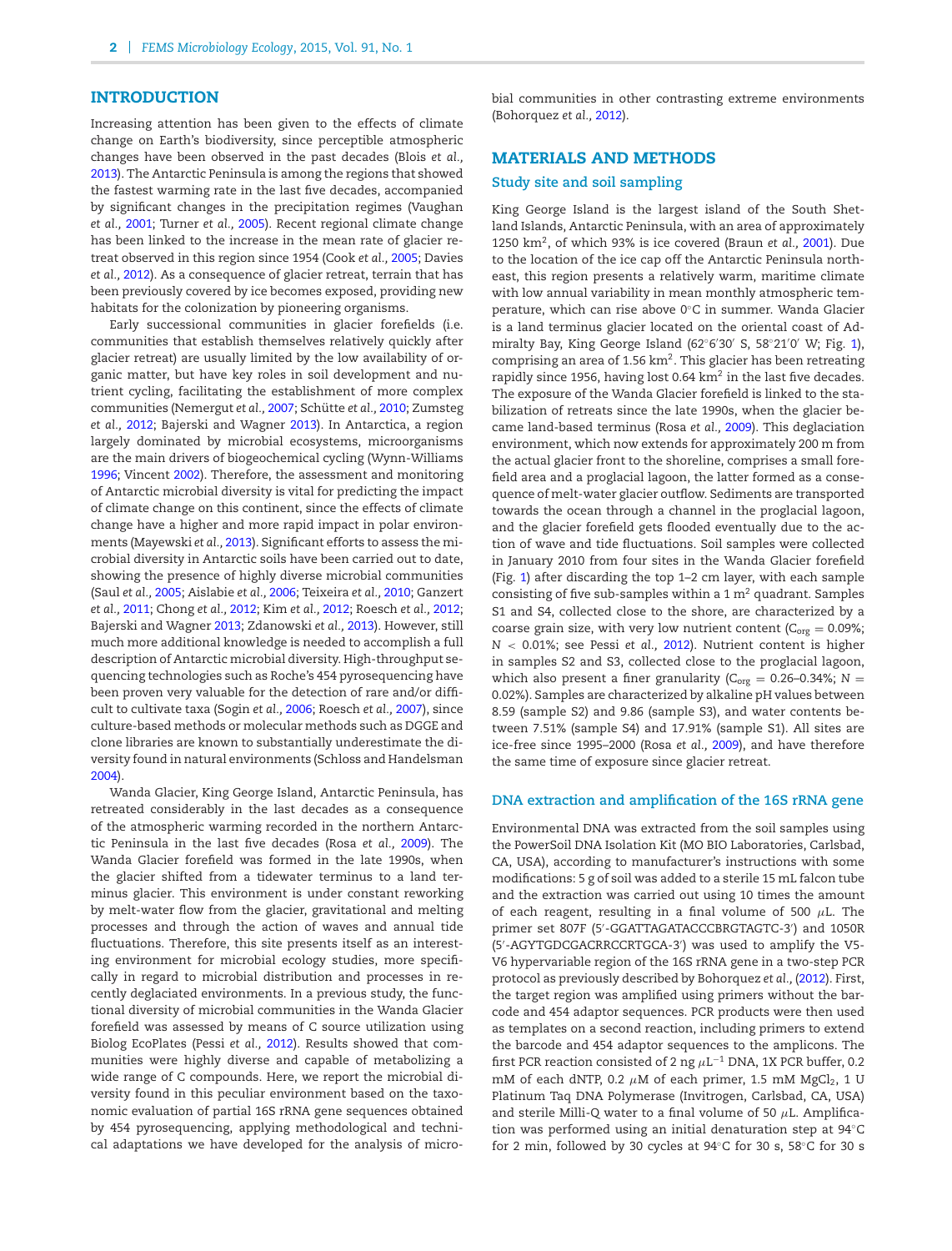<span id="page-2-0"></span>

**Figure 1.** Satellite image of the Wanda Glacier showing the sampling sites used in this study (QuickBird image provided by Laboratorio de Monitoramento da Criosfera, ´ FURG, Rio Grande, Brazil). Inset: map of King George Island, Antarctic Peninsula, showing the location of the Wanda Glacier.

and 72◦C for 1 min, and a final extension at 72◦C for 5 min. Following amplification, PCR products were purified using the UltraClean PCR Clean-Up Kit (MO BIO Laboratories). The second PCR reaction was carried out at the same conditions as above but using reverse primers containing the barcode and 454 adaptor sequences and changing the number of cycles to five and the concentration of template DNA to 10 ng  $\mu$ L<sup>-1</sup>. PCR products were purified using the Agencourt AMPure XP Kit (Beckman Coulter Inc., Brea, CA, USA) and pooled at equimolar concentrations. Sequences were obtained using the 454 GS FLX Titanium technology (454 Life Sciences, Branford, CT, USA).

#### **Bioinformatic procedures**

Quality filtering of reads, taxonomic assignment of sequences and operational taxonomic unit (OTU) picking were performed using the Quantitative Insights into Microbial Ecology (QIIME) package (Caporaso *et al.,* [2010\)](#page-8-15). First, sequences were trimmed and demultiplexed using QIIME's default parameters (minimum quality score  $= 25$ , minimum length  $= 200$ , no ambiguous bases allowed and no mismatches allowed in the primer sequence). The resulting sequences were denoised using Denoiser (Reeder and Knight [2010\)](#page-8-16), and chimeric sequences were removed using ChimeraSlayer (Haas *et al.,* [2011\)](#page-8-17). Quality-filtered sequences were classified using the RDP Naïve Bayesian Classifier (Wang *et al.,* [2007\)](#page-9-7) with a confidence threshold of 80%, and clustered into OTUs at 97% similarity using CD-HIT (Huang *et al.,* [2010\)](#page-8-18). Rarefaction curves were generated using mothur (Schloss *et al.,* [2009\)](#page-8-19). Chao1, ACE and Shannon indices were calculated using the phyloseq package in R (McMurdie and Holmes [2013\)](#page-8-20), after rarefying datasets to 6792 sequences. The dominant phylotypes present in each dataset were selected by adding the highest relative abundances until the cumulative relative abundance reached 50%. One representative sequence was extracted for each dominant phylotype, classified using the RDP Classifier and searched for it[s](#page-3-0) nearest neighbour using the SeqMatch tool from the RDP. Phylogenetic reconstruction of archaeal dominant phylotypes was carried out along with the sequences from their five best SeqMatch isolate hits. Sequences were aligned using MUSCLE (Edgar [2004\)](#page-8-21), and maximum likelihood trees based on the GTR model were inferred using MEGA5 (Tamura *et al.,* [2011\)](#page-9-8). The sequences of the dominant phylotypes were deposited in GenBank under the accession numbers listed in Table S1.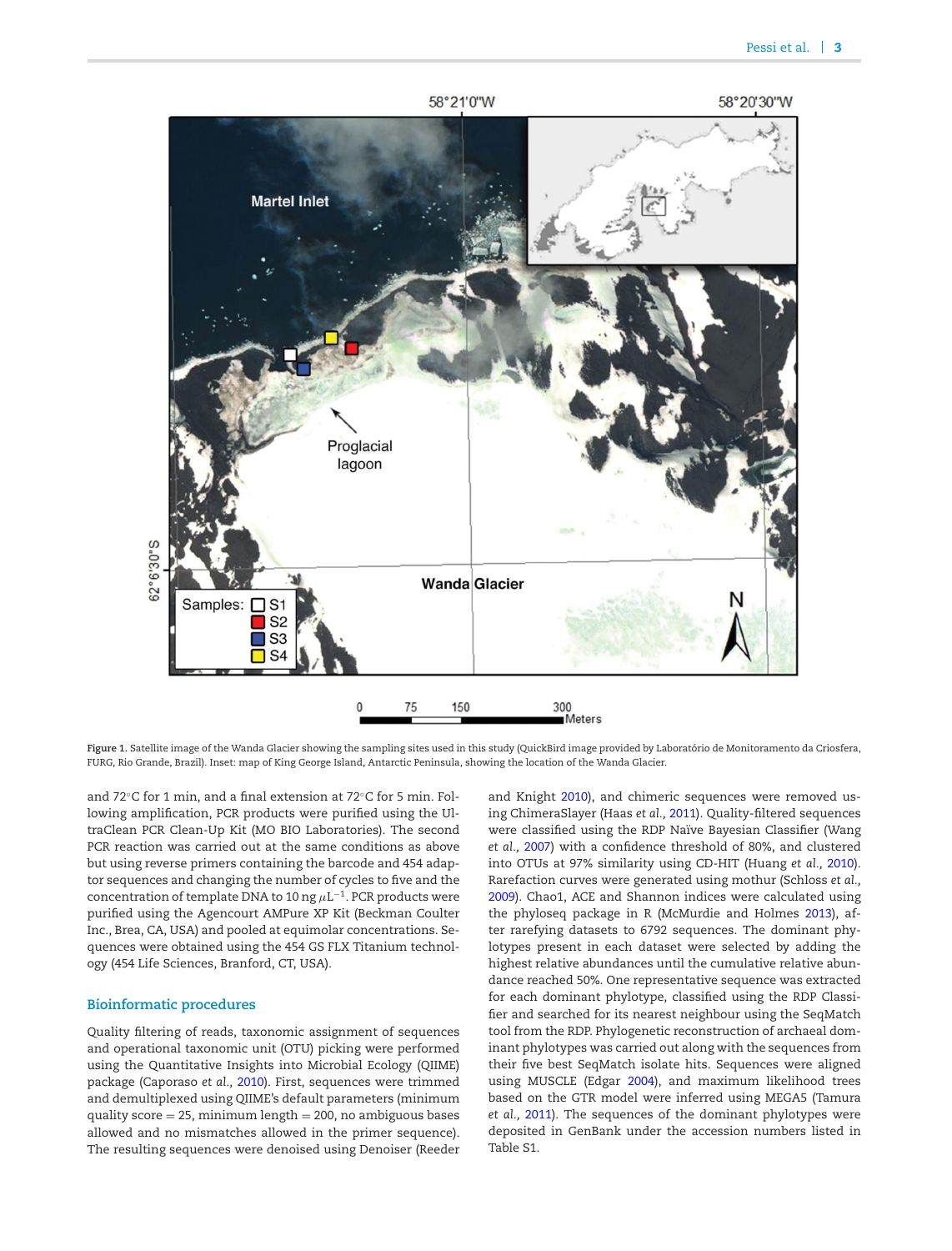<span id="page-3-0"></span>**Table 1.** Microbial richness and diversity indices obtained for four soil samples from the Wanda Glacier forefield.

|                | Sample Number of OTUs ACE index Chao1 index Shannon index |      |      |      |
|----------------|-----------------------------------------------------------|------|------|------|
| S1             | 782                                                       | 2034 | 1697 | 5.15 |
| S <sub>2</sub> | 521                                                       | 1159 | 1136 | 4.32 |
| S <sub>3</sub> | 903                                                       | 2269 | 1930 | 5.41 |
| S4             | 771                                                       | 1938 | 1458 | 5.10 |
|                |                                                           |      |      |      |

#### **Multivariate analyses**

To assess the relationships between environmental parameters and microbial community structures at the phylum and class levels, multivariate constrained correspondence analyses (CCA) were carried out using the vegan package in R (Oksanen *et al.,* [2013\)](#page-8-22). Environmental variables included soil water, pH, C<sub>org</sub>, N, P, K, Ca, Mg, Mn and Na contents (Pessi *et al.,* [2012\)](#page-8-14). All variables except pH were ln+1 transformed. Similarly, a CCA was carried out to investigate possible relationships between taxonomic diversity and the previously observed patterns of C source utilization (Pessi *et al.,* [2012\)](#page-8-14). In this case, the C source utilization data were used as dependent (response) variables and the taxonomic diversity data as independent (explanatory) variables.

#### **RESULTS**

#### **Microbial community composition**

Partial archaeal and bacterial 16S rRNA gene sequences were obtained from DNA extracted from four soil samples collected in the Wanda Glacier forefield (Fig. [1\)](#page-2-0). A total of 49 003 reads were obtained by 454 pyrosequencing and submitted to stringent quality control, resulting in 40 802 high-quality sequences with an average length of 304 bp. Sequences clustered into 2426 OTUs at a 97% similarity cut-off, ranging from 649 to 1025 OTUs per sample. All datasets had a similar pattern of OTU accumulation; however, rarefaction curves did not reach an asymptote (Fig. S1, Supporting Information). To account for uneven sampling efforts, alpha diversity was calculated after rarefying datasets to 6792 sequences, the number of sequences in the smallest dataset (sample S3). Even after rarefying datasets, phylotype richness still differed almost 2-fold across samples, ranging from 521 to 903 (Table [1\)](#page-3-0). Similarly, non-parametric estimates of phylotype richness ranged from 1159 to 2269 (ACE index) and from 1136 to 1930 (Chao1 index), following the same trend at every estimate. Diversity indices and rarefaction analyses pointed to a lower phylotype richness in sample S2 in comparison to the other samples.

Taxonomic assignment of sequences revealed the presence of 36 phyla from both prokaryotic domains across all four samples (Fig. [2a](#page-3-1)). *Proteobacteria* was by far the most predominant phylum (47.8% of the sequences), followed by *Bacteroidetes* (18.5%) and *Euryarchaeota* (10.0%). *Actinobacteria* (4.9%), *Planctomycetes* (3.1%), *Crenarchaeota* (2.8%), *Acidobacteria* (2.0%) and *Verrucomicrobia* (1.5%) were also found in lower abundance. Moreover, 4.9% of the sequences could not be assigned to any prokaryotic phyla. Overall, minor differences were observed between samples at the phylum level. Communities S2 and S3 had a higher proportion of *Proteobacteria* and *Bacteroidetes* and a lower relative abundance of *Euryarchaeota*. Moreover, *Crenarchaeota* was nearly absent in communities S3 and S4. At the class level, communities were composed mainly of taxa belonging to the classes

<span id="page-3-1"></span>

**Figure 2.** Taxonomic assignment at the (a) phylum and (b) class levels of partial 16S rRNA gene sequences obtained from the four soil samples from the Wanda Glacier forefield. Taxa with relative abundances lower than 1% are grouped in 'Other'.

*Gammaproteobacteria* (31.0%), *Betaproteobacteria* (11.6%), *Thermoplasmata* (10.0%), *Sphingobacteria* (9.1%) and *Flavobacteria* (9.0%) (Fig. [2b](#page-3-1)). Community dissimilarities were more evident at this deeper taxonomic level. Community S2 had a considerably distinct microbial community, with a higher proportion of *Betaproteobacteria* and *Sphingobacteria*. Finally, differences in community structure between the four samples were even more contrasting at the phylotype level. Only 3.1% of the OTUs were common to all four samples and 68.3% of the OTUs were not detected in more than one sample.

#### **Analysis of dominant phylotypes**

Due to the high OTU richness found in the samples, a more thorough analysis was undertaken with the dominant phylotypes of each dataset, determined by adding the highest relative abundances until the cumulative relative abundance reached 50%. This procedure selected 90 OTUs (between 9 and 33 OTUs per dataset), which were classified using the RDP Classifier and analysed using the SeqMatch tool of the RDP to find the nearest neighbour in the database.

Only 2 of the 13 dominant archaeal phylotypes were classified at the genus level and/or have cultured representatives, i.e. had at least 97% similarity with sequences from isolated microorganisms (Table S1). These represented 4.8 and 6.3% of the sequences in samples S3 and S4, respectively, and were assigned to the genus *Nitrosopumilus*, with 97.8% similarity to a strain of *Nitrosopumilus maritimus* isolated from a tropical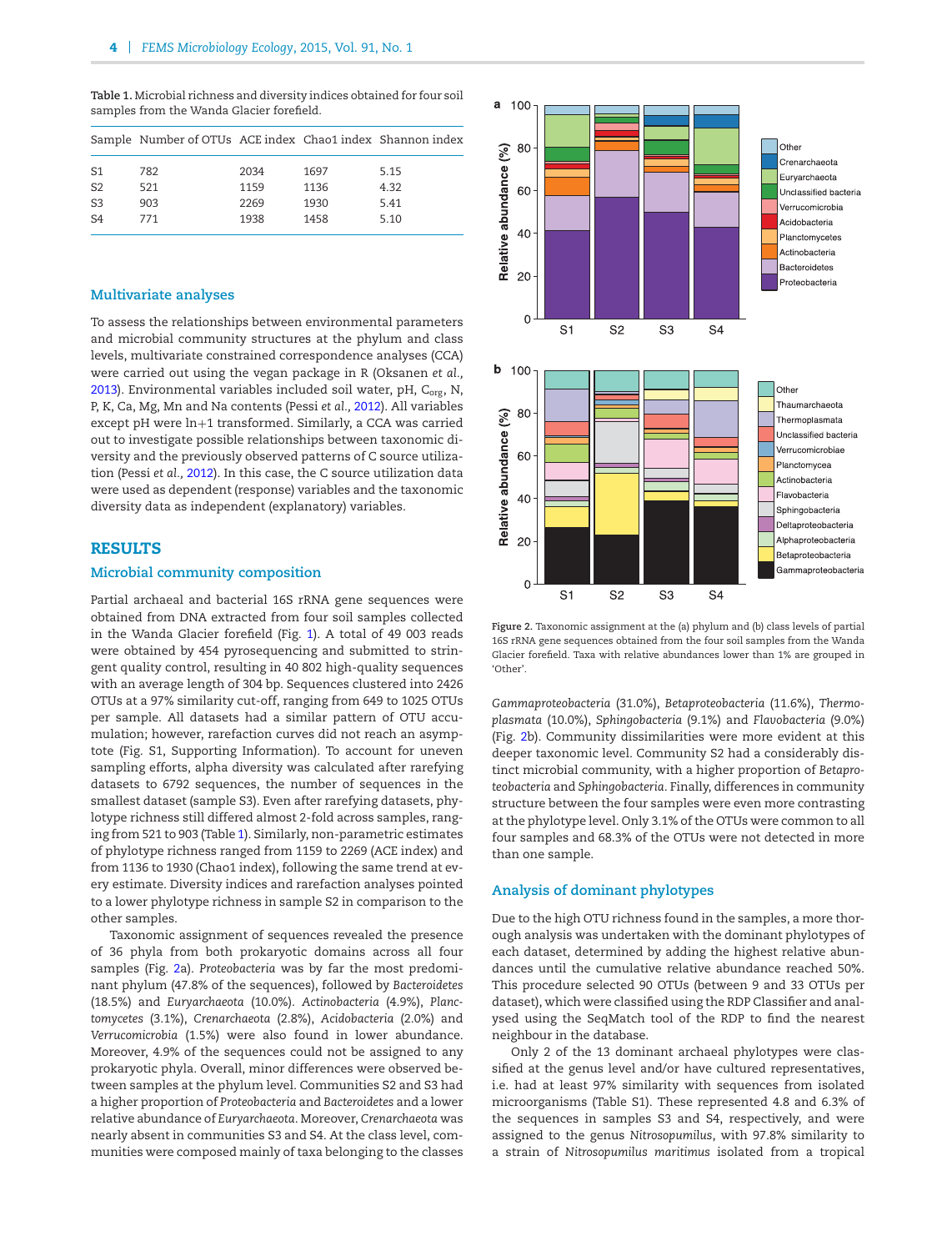<span id="page-4-0"></span>

**Figure 3.** Phylogenetic analysis of the dominant archaeal phylotypes in the Wanda Glacier forefield. Maximum-likelihood tree based on the GTR model of phylotype sequences (in bold) and their five best SeqMatch isolate hits. Bootstrap values are shown as percentages of 1000 replicates.

marine tank in the USA (Könneke et al., [2005\)](#page-8-23). The other 11 dominant archaeal phylotypes, which were classified only up to the class level, individually represented up to 13.4% of the sequences in each dataset. They were only distantly related to a strain of *Methanobacterium subterraneum* (80.1% similarity) and to other uncharacterized archaea isolated from Chinese permafrost (79.5–82.1%), as well as to methanogenic rumen and gut archaea (78.8–82.0%). Moreover, phylogenetic analyses showed that they form a cluster within the class *Thermoplasmata*, separated from their nearest neighbours (Fig. [3\)](#page-4-0).

The majority of the dominant bacterial phylotypes were classified at the genus level and/or have cultured representatives, indicating the presence of the genera *Ilumatobacter*, *Nocardioides*, *Flavobacterium*, *Maribacter*, *Ulvibacter*, *Winogradskyella*, *Antarcticimonas*, *Bizionia*, *Maritimimonas*, *Sediminicola*, *Nitrospira*, *Pelomonas*, *Acidovorax*, *Thiobacillus*, *Methylotenera*, *Glaciecola*, *Zhongshania*, *Neptunomonas*, *Pseudomonas*, *Arenicella* and *Granulosicoccus* (Table S1). Sequences were related to bacteria found in a wide range of different environments across the globe, such as seashore sand (Japan), hydrocarbon-contaminated soil (Antarctica), freshwater (Japan, Netherlands and Germany), marine sediment (Antarctica, North Sea and China), marine basalt (Iceland), seawater (Antarctica and Atlantic Ocean), rice field soil (Italy) and whale carcass (Japan). Moreover, several dominant phylotypes had over 99% similarity to bacteria isolated from Antarctic environments. Except for one phylotype related to a strain of *Nocardioides* sp. isolated from hydrocarbon-contaminated soil (Saul *et al.,* [2005\)](#page-8-5), all were related to bacteria isolated from Antarctic seawater or marine sediment, including *Granulosicoc-* *cus* sp., *Flavobacterium frigidarium*, *Antarcticimonas flava*, *Zhongshania guokonii*, *Pseudomonas* sp. and an unclassified bacteria (classified as *Glaciecola* by the RDP Classifier).

Several highly abundant bacterial phylotypes were not classified at the genus level and had low similarity with sequences available in the RDP. One phylotype, representing 12.6% of the sequences in sample S2, had 95.0% similarity to an unclassified *Bacteroidetes* isolated from a hot spring in Svalbard. Another phylotype, present in all samples with relative abundances ranging from 0.9 to 5.0%, had 95.4% similarity to a strain of *Panacagrimonas perspica* isolated from a ginseng field in Korea. One phylotype, accounting for 1.0 and 4.3% of the sequences in samples S3 and S4, respectively, had 95.4% of similarity to an unclassified *Gammaproteobacteria* isolated from seawater. Finally, one phylotype present in samples S1, S3 and S4 had very low similarity (84.9%) to a strain of *Allocatelliglobosispora scoriae* isolated from volcanic ash in Korea.

# **Links between microbial community structure, environmental variables and C source utilization**

The relationship between environmental parameters and microbial community composition at the phylum and class levels was assessed by CCA (Fig. S2, Supporting Information). However, multivariate analysis failed to detect significant correlations between microbial community structure and environmental variables (*P* > 0.05), and no clustering of samples was evident.

Putative relationships between previously observed patterns of C source utilization (Pessi *et al.,* [2012\)](#page-8-14) and taxonomic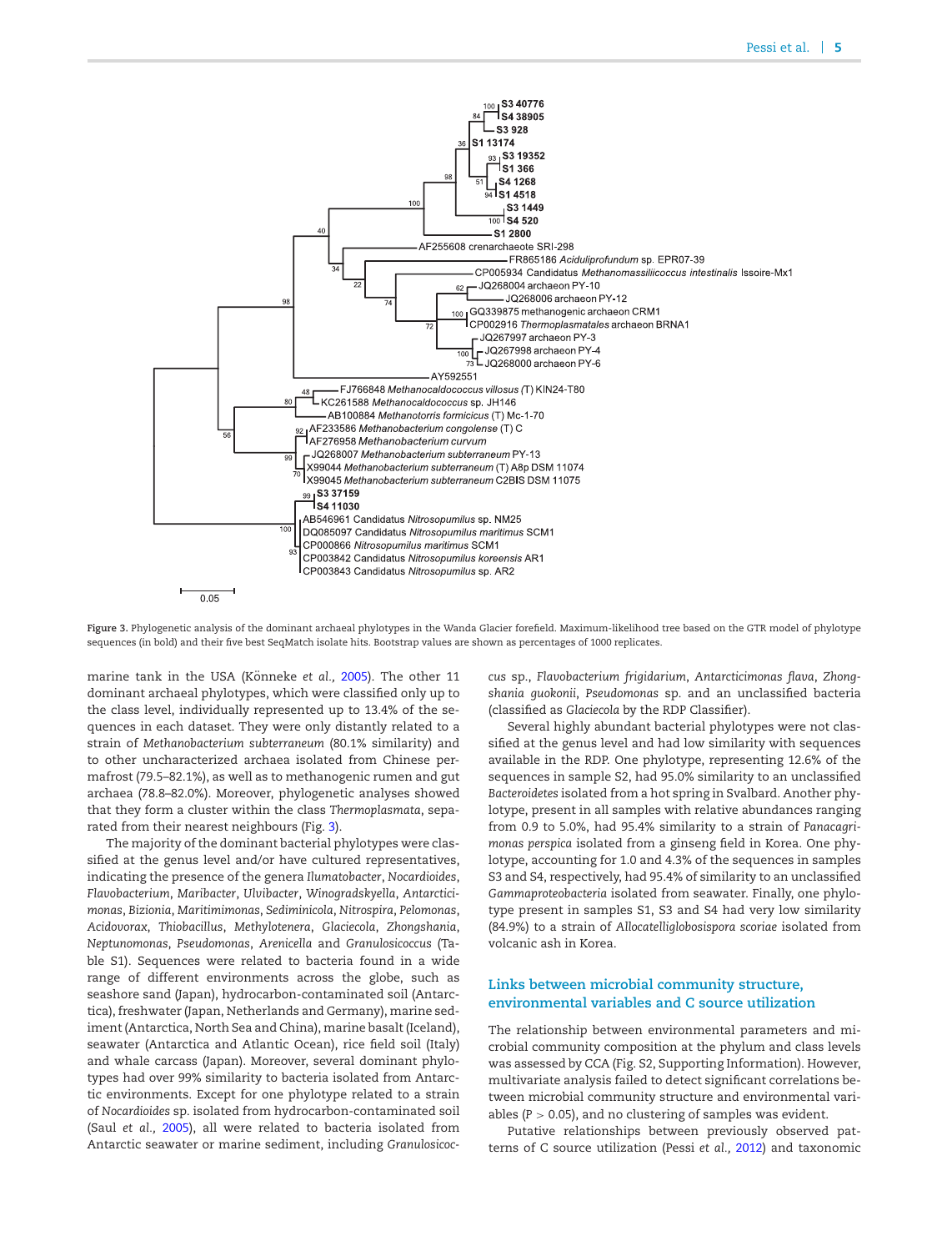<span id="page-5-0"></span>

**Figure 4.** A CCA showing the relationship between C source utilization and microbial taxonomic diversity at the (a) phylum and (b) class levels in the Wanda Glacier forefield. Samples are in bold, taxa are italicized and C sources are represented by symbols followed by numbers. Only taxa with relative abundance higher than 1% are shown. 1: L-arginine; 2: L-asparagine; 3: glycyl-Lglutamic acid; 4: L-phenylalanine; 5: L-serine; 6: L-threonine; 7: D-cellobiose; 8: I-erythritol; 9: D-galactonic acid γ -lactone; 10: N-acetyl-D-glucosamine; 11: glucose-1-phosphate; 12: β-methyl-D-glucoside; 13: DL-α-glycerol phosphate; 14: α-D-lactose; 15: D-mannitol; 16: D-xylose; 17: γ-hydroxybutyric acid; 18: αketo butyric acid; 19: D-galacturonic acid; 20: D- glucosaminic acid; 21: itaconic acid; 22: D-malic acid; 23: pyruvic acid methyl ester; 24: phenylethylamine; 25: putrescine; 26: 2-hydroxy benzoic acid; 27: 4-hydroxy benzoic acid; 28: αcyclodextrin; 29: glycogen; 30: Tween 40; 31: Tween 80. Data on C source utilization were taken from Pessi *et al.*, [\(2012\)](#page-8-14).

diversity at the phylum and class levels were also assessed by CCA (Fig. [4\)](#page-5-0). The abundance of *Thermoplasmata* (phylum *Euryarchaeota*) was correlated with the utilization of Tween 40, Tween 80, L-phenylalanine, pyruvic acid methyl ester and putrescine (*P* < 0.05) by the communities. *Sphingobacteria* (phylum *Bacteroidetes*) and *Betaproteobacteria* were correlated with the intake of several C sources, including compounds of all chemical natures except amines (*P* < 0.05). Similarly, the abundance of *Alphaproteobacteria* was correlated with the utilization of different amino acids, carbohydrates and carboxylic acids (*P* < 0.05).

# **DISCUSSION**

This exploratory study was carried out to describe the microbial diversity found in the Wanda Glacier forefield (King George Island, Antarctic Peninsula). The exposure of the Wanda Glacier forefield as a result of glacier retreat is a relatively recent event (<20 years) (Rosa *et al.,* [2009\)](#page-8-13), which reflects in a low availability of organic matter for the development of microorganisms. However, a previous study has shown that this environment harbours microbial communities with surprisingly high metabolic potentials as assessed by culture-dependent techniques (Pessi *et al.,* [2012\)](#page-8-14). Here, we extend this description by assessing the taxonomic diversity of these microbial communities based on pyrosequencing analysis of 16S rRNA gene amplicons.

Non-parametric estimates of phylotype richness calculated for the communities (Table [1\)](#page-3-0) were surprisingly high given the oligotrophic characteristic of the soils. However, it was comparable to what has been recently observed in other similar Antarc-tic and Arctic environments (Schütte et al., [2010;](#page-8-3) Teixeira et al., [2010\)](#page-9-5). Shannon diversity indices calculated for the communities were two to three times higher than what has been previously observed for these communities by means of C source utilization (Pessi *et al.,* [2012\)](#page-8-14). However, no clear correspondence was observed between the diversity estimates obtained for each community in both studies. Sample S2, which had the lowest phylotype diversity (Table [1\)](#page-3-0), was the most functionally diverse sample based on the number of utilized C compounds (Pessi *et al.,* [2012\)](#page-8-14). At the same time, samples S1 and S4, which were the least functionally diverse, had intermediate values of phylotype diversity among the analysed samples. However, a lack of correspondence between phylotype and functional diversity indices can be due to limitations of both techniques. Biolog EcoPlates analyses are considered a culture-dependent approach, which may favour the growth of specific microorganisms and therefore underestimate the diversity and the extent of functions in the environment. Microbial diversity estimations based on PCR amplification of the 16S rRNA gene are known to suffer from technical limitations as well, either due to preferential DNA extraction or gene amplification, or differences in the number of copies of the target gene between taxa (Polz and Cavanaugh [1998\)](#page-8-24), although recent studies have supported the general reliability of pyrosequencing results (Jumpstart Consortium Human Microbiome Project Data Generation Working Group [2012\)](#page-8-25).

An almost 2-fold variation in phylotype richness was observed across the four samples (Table [1,](#page-3-0) Fig. S1, Supporting Information), showing a relative heterogeneity in the structure of the microbial communities at this small spatial scale (Fig. [1\)](#page-2-0). Indeed, 68.3% of the OTUs were unique to one sample and multivariate analysis showed that communities are distinct from one another (Fig. S2, Supporting Information). On the other hand, taxonomic assignment of sequences revealed a somewhat more homogeneous community composition at the phylum and class levels (Fig. [2\)](#page-3-1). This is consistent with recent observations that soil bacterial community structures seem to be stable at higher taxonomic levels, while at the genus and species level communities are more sensitive to spatial and environmental gradients (Chong *et al.,* [2012](#page-8-7) and references therein). Despite differences in the microbial community structure observed between samples, no influence of environmental parameters was detected by multivariate analysis (Fig. S2, Supporting Information). This may be explained to some extent by the restricted amount of sampling points available and the relatively short environmental gradients they represent.

In general, *Proteobacteria* and *Bacteroidetes* were the dominant bacterial groups, with *Actinobacteria*, *Planctomycetes*, *Acidobacteria* and *Verrucomicrobia* also representing a significant fraction of the communities (Fig. [2a](#page-3-1)). These are among the nine bacterial phyla most frequently found in soils worldwide (Janssen [2006\)](#page-8-26), and several studies have demonstrated the ubiquity of these phyla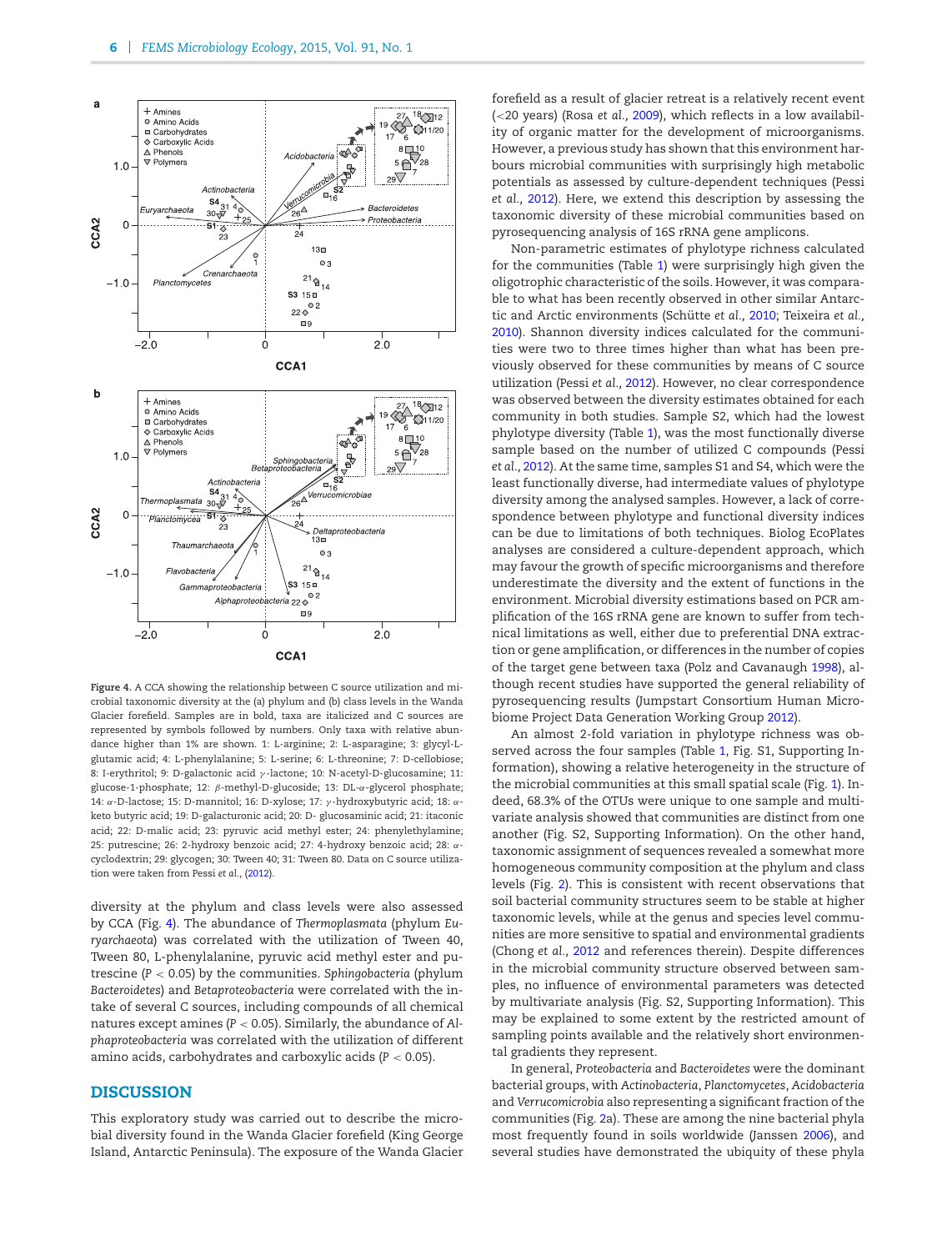in Antarctic habitats, including glacier forefield (Foong, Ling and González [2010;](#page-8-27) Bajerski and Wagner [2013;](#page-7-1) Zdanowski *et al.*, [2013\)](#page-9-6), soil (Aislabie et al., [2006;](#page-7-2) Foong, Ling and González [2010;](#page-8-27) Teixeira *et al.,* [2010;](#page-9-5) Ganzert *et al.,* [2011;](#page-8-6) Chong *et al.,* [2012;](#page-8-7) Kim *et al.,* [2012;](#page-8-8) Roesch *et al.,* [2012\)](#page-8-9) and coastal waters (Ghiglione and Murray [2012;](#page-8-28) Zeng *et al.,* [2014\)](#page-9-9), as well as in other cold habitats such as the Himalayan Mountain Ranges (Srinivas *et al.,* [2011\)](#page-8-29) and the Andes (Nemergut *et al.,* [2007\)](#page-8-2). Our results are also consistent with previous descriptions of microbial diversity in rhizosphere soil from Keller Peninsula, King George Island, Antarctic Peninsula (Teixeira *et al.,* [2010;](#page-9-5) Roesch *et al.,* [2012\)](#page-8-9). Microbial assemblages in soil samples from different plant communities and soil types were dominated by *Proteobacteria*, *Bacteroidetes*, *Acidobacteria* and *Actinobacteria* (Roesch *et al.,* [2012\)](#page-8-9). However, Teixeira *et al.,* [\(2010\)](#page-9-5) found that *Firmicutes* also constituted an important fraction of the microbial communities in the rhizosphere of *Deschampsia antarctica* and *Colobanthus quitensis*. Moreover, the presence of *Archaea*, which constitutes an important fraction of the diversity found in the present study, was not reported in both works.

*Euryarchaeota* was the dominant archaeal phylum in the samples and the third most abundant group after *Proteobacteria* and *Bacteroidetes* (Fig. [2a](#page-3-1)). Several studies have shown that *Euryarchaeota* are ubiquitous in the Antarctic Ocean (DeLong *et al.,* [1994;](#page-8-30) Massana et al., [1998;](#page-8-31) López-García et al., [2001;](#page-8-32) Alonso-Sáez *et al.,* [2011\)](#page-7-5). Moreover, Zumsteg *et al.,* [\(2012\)](#page-9-2) showed that *Euryarchaeota* are abundant in the Damma glacier forefield (central Switzerland), with a higher predominance in younger (2 years old) than intermediate (62 years) and old soil (110 years). In our study, the relative abundance of *Euryarchaeota* was slightly higher in soils with lower organic matter (samples S1 and S4; Fig. [2\)](#page-3-1). This is in agreement to what has been suggested in the aforementioned study that *Euryarchaeota* seem to be adapted to the oligotrophic conditions found in recently exposed soil, being outcompeted by other microorganisms in soil of later successional stages, richer in organic matter (Zumsteg *et al.,* [2012\)](#page-9-2). However, the role of euryarchaeal populations in this environment remains yet to be elucidated.

Analysis of the most abundant phylotypes revealed that the communities are dominated by a small number of archaeal and bacterial OTUs, unclassified at the genus level and without cultured representatives (Table S1). The only identified archaeal phylotype was related to the chemolithoautotrophic nitrifier *N. maritimus*, which is able to grow using NH<sub>3</sub> and CO<sub>2</sub> as energy and carbon sources, respectively (Könneke et al., [2005\)](#page-8-23). This organism and other closely related uncultivated mesophilic archaea, which were previously affiliated with *Crenarchaeota*, represent in fact a deep phylogenetic branch, constituting the recently proposed phylum *Thaumarchaeota* (Brochier-Armanet *et al.,* [2008\)](#page-7-6). All other archaeal phylotypes, with relative abundances as high as 13.4%, had extremely low similarity to sequences from both isolated and uncultured microorganisms (as low as 78.8%), and phylogenetic analyses showed that they form a divergent cluster within the class *Thermoplasmata* (Fig. [3\)](#page-4-0). Unclassified bacterial phylotypes were also found among the dominant members of the communities, representing up to 12.6% of the sequences in a single sample (Table S1). In summary, unclassified phylotypes made up a significant fraction of the microbial communities, but due to the lack of information on the taxonomic identity of this core microbiome, their functional role remains to be elucidated. Moreover, given the low similarity with sequences available in the RDP, they likely represent novel taxa at the genus level, indicating that Antarctica is still a source of untapped microbial diversity.

On the other hand, identified bacterial phylotypes were also among the dominant members of the communities (Table S1), providing valuable information on the ecology of the microbial assemblages. The genus *Methylotenera* was the dominant phylotype in sample S2, representing 10.65% of the sequences in this dataset. Methylotrophic bacteria belonging to the family *Methylophilaceae* are ubiquitous in a wide range of terrestrial and aquatic ecosystems, and are able to use single C compounds such as methylamine and methanol as C source for growth (Kalyuzhnaya *et al.,* [2012\)](#page-8-33). OTUs assigned to the genus *Neptunomonas* dominated sample S3, accounting for 7.9% of the sequences in this dataset, and were also present in sample S4 with a slightly lower relative abundance (3.2%). This genus of facultative anaerobic *Gammaproteobacteria*, originally isolated from polluted coastal marine sediments, is able to use several polycyclic aromatic hydrocarbons and long chain alkanes as C and electron source for growth (Kersters *et al.,* [2006\)](#page-8-34). Sequences were identical to the strain *N. japonica* JAMM 0745, isolated from deep sediment adjacent to whale carcasses and described as an endosymbiont of the bone-eating polichaete *Osedax japonicus* (Miyazaki *et al.,* [2008\)](#page-8-35). To the best of our knowledge, this is the first study reporting a coastal soil habitat dominated by a species of the genus *Neptunomonas*.

As outlined above, communities were dominated by phylotypes related to microorganisms with distinct metabolisms such as chemolithoautotrophs, methylotrophs, methanogens and heterotrophs, indicating that oligotrophic environments may select for functionally diverse communities that can efficiently exploit the limited resources. Indeed, in a previous assessment of the functional diversity, we found that these communities were able to oxidize a wide range of organic compounds, and a clear relationship between microbial functional diversity and soil C<sub>org</sub> content was observed (Pessi et al., [2012\)](#page-8-14). Samples with lower  $C_{org}$  content (S1 and S4) harboured simple, highly specialized communities, able to metabolize just a few compounds but to a very high extent. On the other hand, microbial communities in samples with higher C<sub>org</sub> content (S2 and S3) were functionally more diverse, able to metabolize a higher number of compounds but at much lower rates. In the present study, we extend this description by relating the observed patterns of C source utilization to microbial community structure at the phylum and class levels (Fig. [4\)](#page-5-0).

Multivariate ordination analysis carried out using the C source utilization data, along with multiple regressions of taxa abundances with ordination axes, gave insights into which microbial groups may be driving the intake of determined compounds (Fig. [4\)](#page-5-0). The higher abundance of *Thermoplasmata* (phylum *Euryarchaeota*) in samples S1 and S4 was associated with a higher utilization of Tween 40, Tween 80, L-phenylalanine, pyruvic acid methyl ester and putrescine by these communities (Fig. [4b](#page-5-0)). Although molecular studies have suggested that *Archaea* play important ecological roles in most ecosystems (including a significant contribution to the C cycle through heterotrophic transformation in the cold biosphere), very few archaea have been isolated and cultivated in the laboratory (Cavicchioli [2006\)](#page-8-36). The lack of data on the physiological attributes of cultivated archaea precludes the validation of our observations, and, therefore, they should be seen as a suggestion of the metabolic potential of *Archaea* in this environment. These results suggest that further ecophysiological studies of heterotrophic archaea are thus needed to assess their contribution to the Antarctic food chain.

*Proteobacteria*, the most common phylum worldwide, is a phenotypically versatile phylum, including chemoorganotrophs and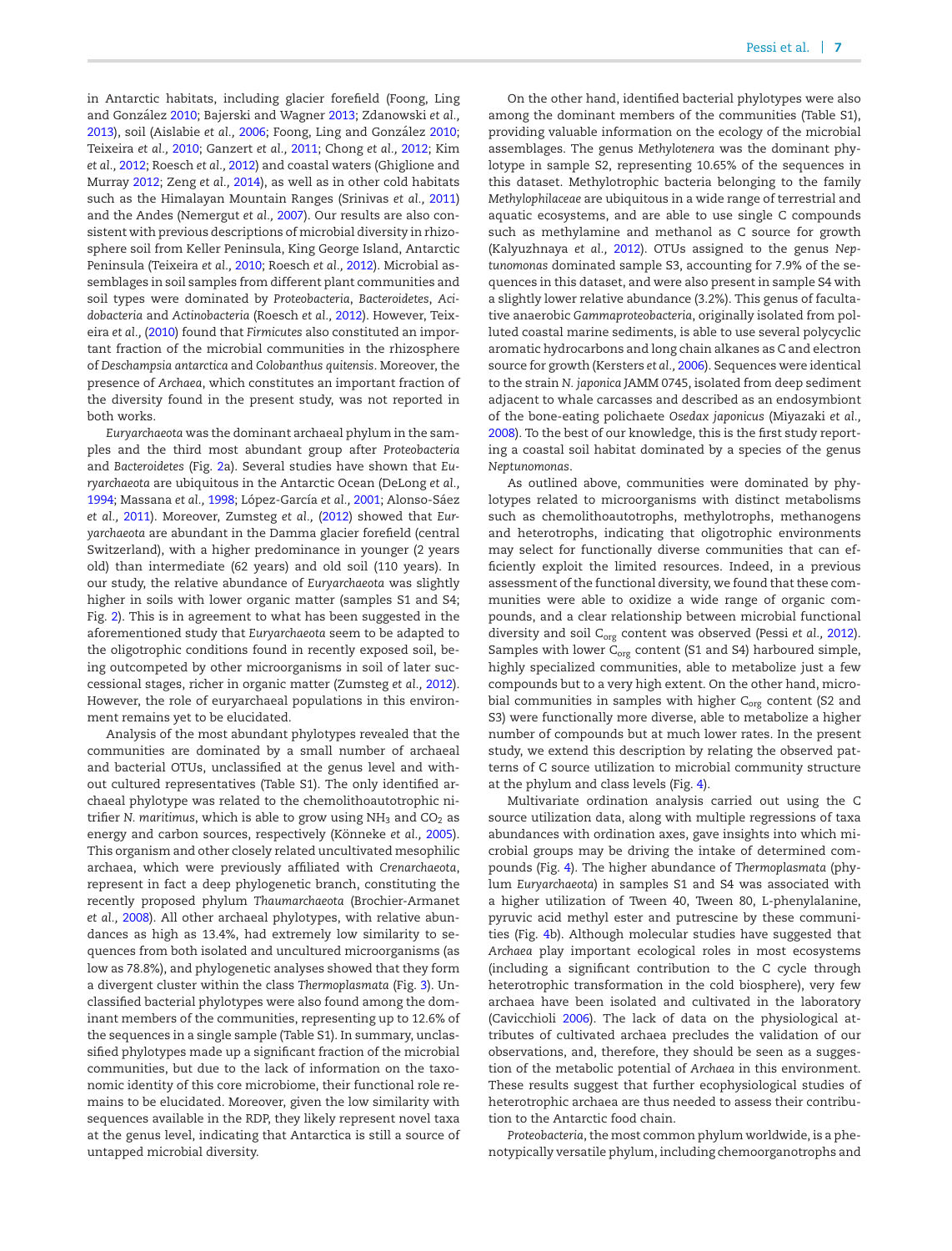phototrophs as well as chemolithoautotrophs such as sulphuroxidizing and nitrifying bacteria (Kersters *et al.,* [2006\)](#page-8-34). The ability to obtain energy from the oxidation of inorganic compounds and C from the fixation of  $CO<sub>2</sub>$  may be advantageous in recently deglaciated environments, where the availability of organic matter is usually limited. However, our results suggest an important role of heterotrophic *Proteobacteria* in this environment, given the correlation of *Alpha*- and *Betaproteobacteria* with the utilization of a wide range of C compounds (Fig. [4b](#page-5-0)).

*Bacteroidetes*, on the other hand, are well known for their ability to degrade a wide range of polymers, and several Antarctic isolates have been shown to produce extracellular enzymes such as lipases, proteases and phosphatases (Aislabie *et al.,* [2006\)](#page-7-2). Moreover, Bajerski and Wagner [\(2013\)](#page-7-1) have found that, in two glacier forefields of Larsemann Hills, East Antarctica, *Bacteroidetes* occurred at highest abundance near the glacier tongue. Hence, this phylum seems to be well adapted to cold and poorly developed habitats and may be playing an important role in soil development, by degrading polymers and producing extracellular enzymes. Our results agree with these observations, showing the putative relationship between *Sphingobacteria* and the intake of a series of C compounds (Fig. [4b](#page-5-0)).

A large number of the dominant phylotypes were related to microorganisms isolated from seawater and marine sediments from the Southern Ocean and also from the North Sea and the Atlantic and Pacific Oceans (Table S1). One remarkable finding was that three phylotypes, representing from 2.1 to 4.4% of the sequences in each dataset, were identical to the type strain of the recently described *Granulosicoccus* genus, isolated from surface water off King George Island, Antarctic Peninsula (Lee *et al.,* [2007\)](#page-8-37). This indicates that the original isolation of this bacterium was not circumstantial, as our study shows its environmental importance (based on its high relative abundance) in nearby costal soil. A particular phenotypic feature of this bacterium is the production of poly- $\beta$ -hydroxybutyrate, both as a response to environmental stress and as energy storage. In this context, it may indicate an additional important adaptive feature for survival in this oligotrophic environment. However, as mentioned above, the Wanda Glacier forefield is under the direct influence of the adjacent marine environment due to the action of waves and tide fluctuations (Rosa *et al.,* [2009\)](#page-8-13). Therefore, it is possible that at least a fraction of the diversity found in the analysed soil may represent a somewhat transient population of marine origin, which may or may not be a relevant and metabolically active fraction of the microbial community. Nevertheless, it is likely that the marine environment plays an important role on the colonization of this recently deglaciated habitat, serving as a source of pioneering microorganisms and being responsible for the high diversity found in the Wanda Glacier forefield.

Microbial activity in glacier forefield is limited by the low availability of C and N, and in Antarctic environments microorganisms also have to cope with other extreme conditions such as low temperatures, constant freeze-thaw cycles and high ultraviolet radiation. The soil analysed in the present study is particularly oligotrophic, with very low C and almost negligible N contents (Pessi *et al.,* [2012\)](#page-8-14), although it is known that allochtonous inputs are an important but ephemeral source of organic matter for early successional heterotrophic microbial communities (Stibal *et al.,* [2008\)](#page-8-38). Nevertheless, combined results from the present study and a previous work on the functional diversity of these communities (Pessi *et al.,* [2012\)](#page-8-14) showed that microbial assemblages in recently exposed Antarctic forefield soil (<20 years) can be taxonomically and functionally highly diverse, reinforcing the idea that Antarctic soil bacterial communities are indeed more diverse than what was previously thought. In addition, the present study highlights how small is our understanding of Antarctic microbial diversity, given the surprisingly high abundance of several unclassified archaeal and bacterial phylotypes in the Wanda Glacier forefield. Therefore, this study contributes to our collective knowledge about microbial diversity and distribution on Earth, particularly in understudied extreme environments.

# **ACKNOWLEDGEMENTS**

We would like to acknowledge Maria Mercedes Zambrano (GeBiX network, Colombia) and Patricia Del Portillo (CorpoGen, Colombia) for providing infrastructure and support for experimental and bioinformatics analyses, Jose Ricardo Bustos for custom bioinformatics scripting and support and David Velázquez (UAM, Spain), Julia Kleinteich (ULg, Belgium) and the members of Microbial Ecology Group at CorpoGen for their valuable discussions and suggestions. We also thank the anonymous reviewers for their rigorous and helpful contributions for the improvement of the manuscript.

#### **FUNDING**

This research was supported by grants Universal/2009 (CNPq), NANOBIOTEC-BRASIL/2008 (CAPES), CNPq-Colciencias/2008, Colciencias-SENA (project 6570-392-19990), Colciencias (contracts 427-2009 and 718-2009), European Commission MAGIC-PAH research consortium (FP7-KBBE-2009–245226) and FAPERGS. Logistic support was provided by the Brazilian Antarctic Program (PROANTAR) during the 28th Brazilian Antarctic Expedition in the austral summer season.

*Conflict of interest statement.* None declared.

# **SUPPLEMENTARY DATA**

[Supplementary data is available at FEMSEC online.](http://femsec.oxfordjournals.org/lookup/suppl/doi:10.1093/femsec/005/-/DC1)

#### **REFERENCES**

- <span id="page-7-2"></span>Aislabie JM, Chhour K-L, Saul DJ, *et al.* Dominant bacteria in soils of Marble Point and Wright Valley, Victoria Land, Antarctica. *Soil Biol Biochem* 2006;**38**:3041–56.
- <span id="page-7-5"></span>Alonso-Sáez L, Andersson A, Heinrich F, et al. High archaeal diversity in Antarctic circumpolar deep waters. *Environ Microbiol Rep* 2011;**3**:689–97.
- <span id="page-7-1"></span>Bajerski F, Wagner D. Bacterial succession in Antarctic soils of two glacier forefields on Larsemann Hills, East Antarctica. *FEMS Microbiol Ecol* 2013;**85**:128–42.
- <span id="page-7-0"></span>Blois JL, Zarnetske PL, Fitzpatrick MC, *et al.* Climate change and the past, present, and future of biotic interactions. *Science* 2013;**341**:499–504.
- <span id="page-7-3"></span>Bohorquez LC, Delgado-Serrano L, López G, et al. In-depth characterization via complementing culture-independent approaches of the microbial community in an acidic hot spring of the Colombian Andes. *Microb Ecol* 2012;**63**: 103–15.
- <span id="page-7-4"></span>Braun M, Saurer H, Vogt S, *et al.* The influence of large-scale atmospheric circulation on the surface energy balance of the King George Island ice cap. *Int J Climatol* 2001;**36**:21–36.
- <span id="page-7-6"></span>Brochier-Armanet C, Boussau B, Gribaldo S, *et al.* Mesophilic crenarchaeota: proposal for a third archaeal phylum, the Thaumarchaeota. *Nat Rev Microbiol* 2008;**6**:245–52.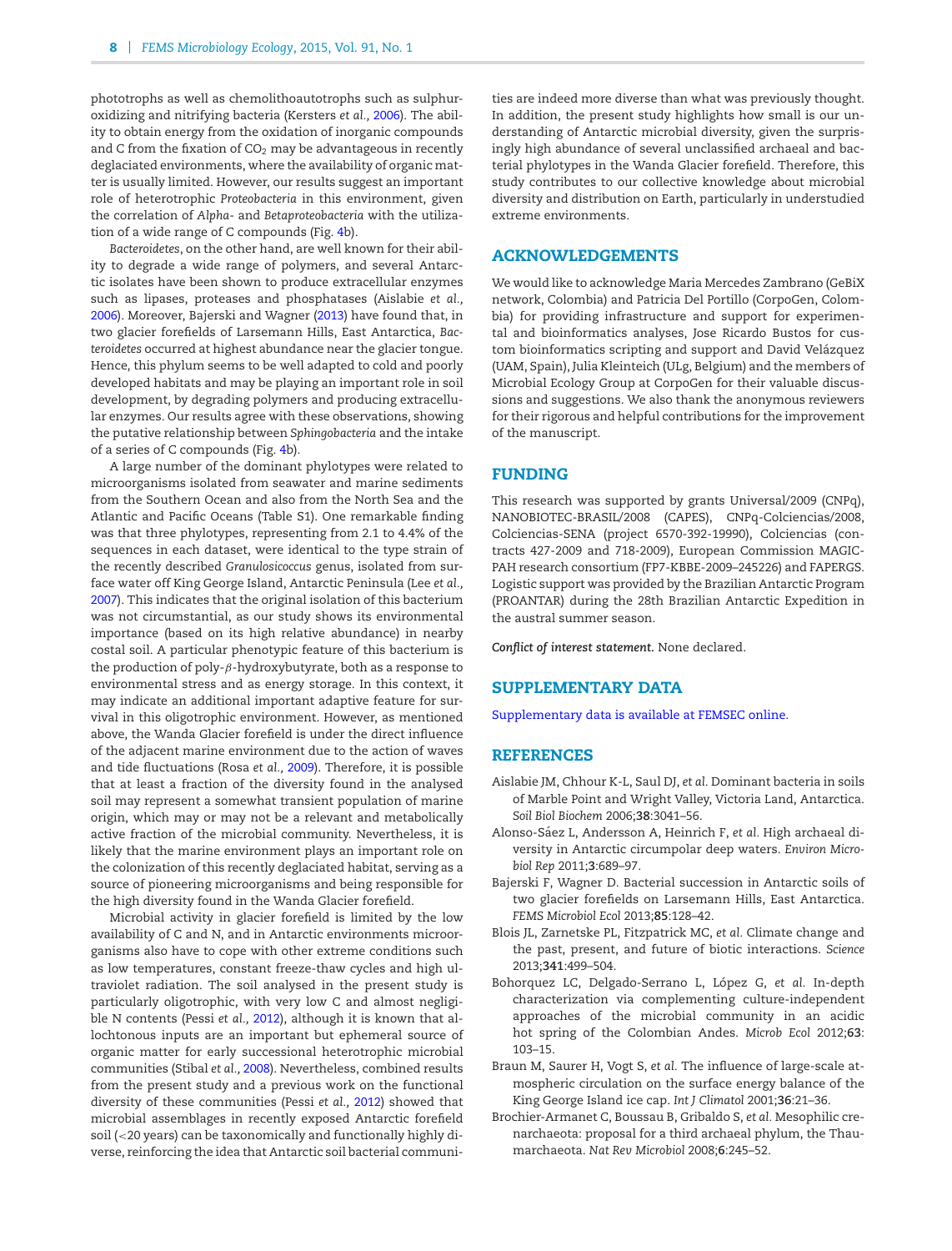- <span id="page-8-15"></span>Caporaso JG, Kuczynski J, Stombaugh J, *et al.* QIIME allows analysis of high-throughput community sequencing data. *Nat Methods* 2010;**7**:335–6.
- <span id="page-8-36"></span>Cavicchioli R. Cold-adapted archaea. *Nat Rev Microbiol* 2006;**4**:331–43.
- <span id="page-8-7"></span>Chong CW, Pearce DA, Convey P, *et al.* Patterns in the distribution of soil bacterial 16S rRNA gene sequences from different regions of Antarctica. *Geoderma* 2012;**181–2**:45–55.
- <span id="page-8-0"></span>Cook AJ, Fox AJ, Vaughan DG, *et al.* Retreating glacier fronts on the Antarctic Peninsula over the past half-century. *Science* 2005;**308**:541–4.
- <span id="page-8-1"></span>Davies BJ, Carrivick JL, Glasser NF, *et al.* Variable glacier response to atmospheric warming, northern Antarctic Peninsula, 1988–2009. *Cryosphere* 2012;**6**:1031–48.
- <span id="page-8-30"></span>DeLong EF, Wu KY, Prézelin BB, et al. High abundance of Archaea in Antarctic marine picoplankton. *Nature* 1994;**371**:695–7.
- <span id="page-8-21"></span>Edgar RC. MUSCLE: multiple sequence alignment with high accuracy and high throughput. *Nucleic Acids Res* 2004;**32**:1792–7.
- <span id="page-8-27"></span>Foong CP, Ling CMWV, González M. Metagenomic analyses of the dominant bacterial community in the Fildes Peninsula, King George Island (South Shetland Islands). *Polar Sci* 2010;**4**:263–73.
- <span id="page-8-6"></span>Ganzert L, Lipski A, Hubberten H-W, *et al.* The impact of different soil parameters on the community structure of dominant bacteria from nine different soils located on Livingston Island, South Shetland Archipelago, Antarctica. *FEMS Microbiol Ecol* 2011;**76**:476–91.
- <span id="page-8-28"></span>Ghiglione JF, Murray AE. Pronounced summer to winter differences and higher wintertime richness in coastal Antarctic marine bacterioplankton. *Environ Microbiol* 2012;**14**: 617–29.
- <span id="page-8-17"></span>Haas BJ, Gevers D, Earl AM, *et al.* Chimeric 16S rRNA sequence formation and detection in Sanger and 454-pyrosequenced PCR amplicons. *Genome Res* 2011;**21**:494–504.
- <span id="page-8-18"></span>Huang Y, Niu B, Gao Y, *et al.* CD-HIT Suite: a web server for clustering and comparing biological sequences. *Bioinformatics* 2010;**26**:680–2.
- <span id="page-8-26"></span>Janssen PH. Identifying the dominant soil bacterial taxa in libraries of 16S rRNA and 16S rRNA genes. *Appl Environ Microb* 2006;**72**:1719–28.
- <span id="page-8-25"></span>Jumpstart Consortium Human Microbiome Project Data Generation Working Group. Evaluation of 16S rDNA-based community profiling for human microbiome research. *PLOS One* 2012;**7**:e39315.
- <span id="page-8-33"></span>Kalyuzhnaya MG, Beck DAC, Vorobev A, *et al.* Novel methylotrophic isolates from lake sediment, description of *Methylotenera versatilis* sp. nov. and emended description of the genus *Methylotenera*. *Int J Syst Evol Micr* 2012;**62**: 106–11.
- <span id="page-8-34"></span>Kersters K, De Vos P, Gillis M, *et al.*, Introduction to the proteobacteria. In: Dworkin M, Falkow S, Rosenberg E, Schleifer K-H, Stackebrandt E ( eds). *The Prokaryotes, Vol. 5*. New York, NY: Springer, 2006, 3–37.
- <span id="page-8-8"></span>Kim O-S, Chae N, Lim HS, *et al.* Bacterial diversity in ornithogenic soils compared to mineral soils on King George Island, Antarctica. *J Microbiol* 2012;**50**:1081–5.
- <span id="page-8-23"></span>Könneke M, Bernhard AE, De la Torre JR, et al. Isolation of an autotrophic ammonia-oxidizing marine archaeon. *Nature* 2005;**437**:543–6.
- <span id="page-8-37"></span>Lee K, Lee HK, Choi T-H, *et al. Granulosicoccaceae* fam. nov., to include *Granulosicoccus antarcticus* gen. nov., sp. nov., a nonphototrophic, obligately aerobic chemoheterotroph in the order *Chromatiales*, isolated from Antarctic seawater. *J Microbiol Biotechn* 2007;**17**:1483–90.
- <span id="page-8-32"></span>López-García P, López-López A, Moreira D, et al. Diversity of freeliving prokaryotes from a deep-sea site at the Antarctic Polar Front. *FEMS Microbiol Ecol* 2001;**36**:193–202.
- <span id="page-8-31"></span>Massana R, Taylor LT, Murray AE, *et al.* Vertical distribution and temporal variation of marine planktonic archaea in the Gerlache Strait, Antarctica, during early spring. *Limnol Oceanogr* 1998;**43**:607–17.
- <span id="page-8-4"></span>Mayewski PA, Maasch KA, Dixon D, *et al.* West Antarctica's sensitivity to natural and human-forced climate change over the holocene. *J Quaternary Sci* 2013;**28**:40–8.
- <span id="page-8-35"></span>Miyazaki M, Nogi Y, Fujiwara Y, *et al. Neptunomonas japonica* sp. nov., an *Osedax japonicus* symbiont-like bacterium isolated from sediment adjacent to sperm whale carcasses off Kagoshima, Japan. *Int J Syst Evol Micr* 2008;**58**:866–71.
- <span id="page-8-20"></span>McMurdie PJ, Holmes S. Phyloseq: an R package for reproducible interactive analysis and graphics of microbiome census data. *PLOS One* 2013;**8**:e61217.
- <span id="page-8-2"></span>Nemergut DR, Anderson SP, Cleveland CC, *et al.* Microbial community succession in an unvegetated, recently deglaciated soil. *Microb Ecol* 2007;**53**:110–22.
- <span id="page-8-22"></span>Oksanen J, Blanchet FG, Kindt R, *et al. vegan: Community Ecology Package. R Package Version 2.0-10*. [http://CRAN.R-project.](http://CRAN.R-project.org/package=vegan) [org/package=vegan,](http://CRAN.R-project.org/package=vegan) 2013 (Last accessed in 13 September 2014).
- <span id="page-8-14"></span>Pessi IS, Elias SO, Simões FL, et al. Functional diversity of microbial communities in soils in the vicinity of Wanda Glacier, Antarctic Peninsula. *Microbes Environ* 2012;**27**:200–3.
- <span id="page-8-24"></span>Polz MF, Cavanaugh CM. Bias in template-to-product ratios in multitemplate PCR. *Appl Environ Microb* 1998;**64**:3724–30.
- <span id="page-8-16"></span>Reeder J, Knight R. Rapidly denoising pyrosequencing amplicon reads by exploiting rank-abundance distributions. *Nat Methods* 2010;**7**:668–9.
- <span id="page-8-9"></span>Roesch LFW, Fulthorpe RR, Pereira AB, *et al.* Soil bacterial community abundance and diversity in ice-free areas of Keller Peninsula, Antarctica. *Appl Soil Ecol* 2012;**61**:7–15.
- <span id="page-8-11"></span>Roesch LFW, Fulthorpe RR, Riva A, *et al.* Pyrosequencing enumerates and contrasts soil microbial diversity. *ISME J* 2007;**1**:283– 90.
- <span id="page-8-13"></span>Rosa KK, Vieira R, Ferrando FJ, et al. Feições sedimentológicas e geomorfológicas do ambiente de deglaciação das geleiras Wanda e Ecology, ilha Rei George, Antártica. *Pesquisa em Geociencias (Porto Alegre, Brazil) ˆ* 2009;**36**:315–26. (in portuguese).
- <span id="page-8-5"></span>Saul DJ, Aislabie JM, Brown CE, *et al.* Hydrocarbon contamination changes the bacterial diversity of soil from around Scott Base, Antarctica. *FEMS Microbiol Ecol* 2005;**53**:141–55.
- <span id="page-8-12"></span>Schloss PD, Handelsman J. Status of the microbial census. *Microbiol Mol Biol R* 2004;**68**:686–91.
- <span id="page-8-19"></span>Schloss PD, Westcott SL, Ryabin T, *et al.* Introducing mothur: open-source, platform-independent, community-supported software for describing and comparing microbial communities. *Appl Environ Microb* 2009;**75**:7537–41.
- <span id="page-8-3"></span>Schütte UME, Abdo Z, Foster J, et al. Bacterial diversity in a glacier foreland of the high Arctic. *Mol Ecol* 2010;**19**:54–66.
- <span id="page-8-10"></span>Sogin ML, Morrison HG, Huber JA, *et al.* Microbial diversity in the deep sea and the underexplored "rare biosphere". *PNAS* 2006;**103**:12115–20.
- <span id="page-8-29"></span>Srinivas TNR, Singh SM, Pradhan S, *et al.* Comparison of bacterial diversity in proglacial soil from Kafni Glacier, Himalayan Mountain ranges, India, with the bacterial diversity of other glaciers in the world. *Extremophiles* 2011;**15**: 673–90.
- <span id="page-8-38"></span>Stibal M, Tranter M, Benning LG, *et al.* Microbial primary production on an Arctic glacier is insignificant in comparison